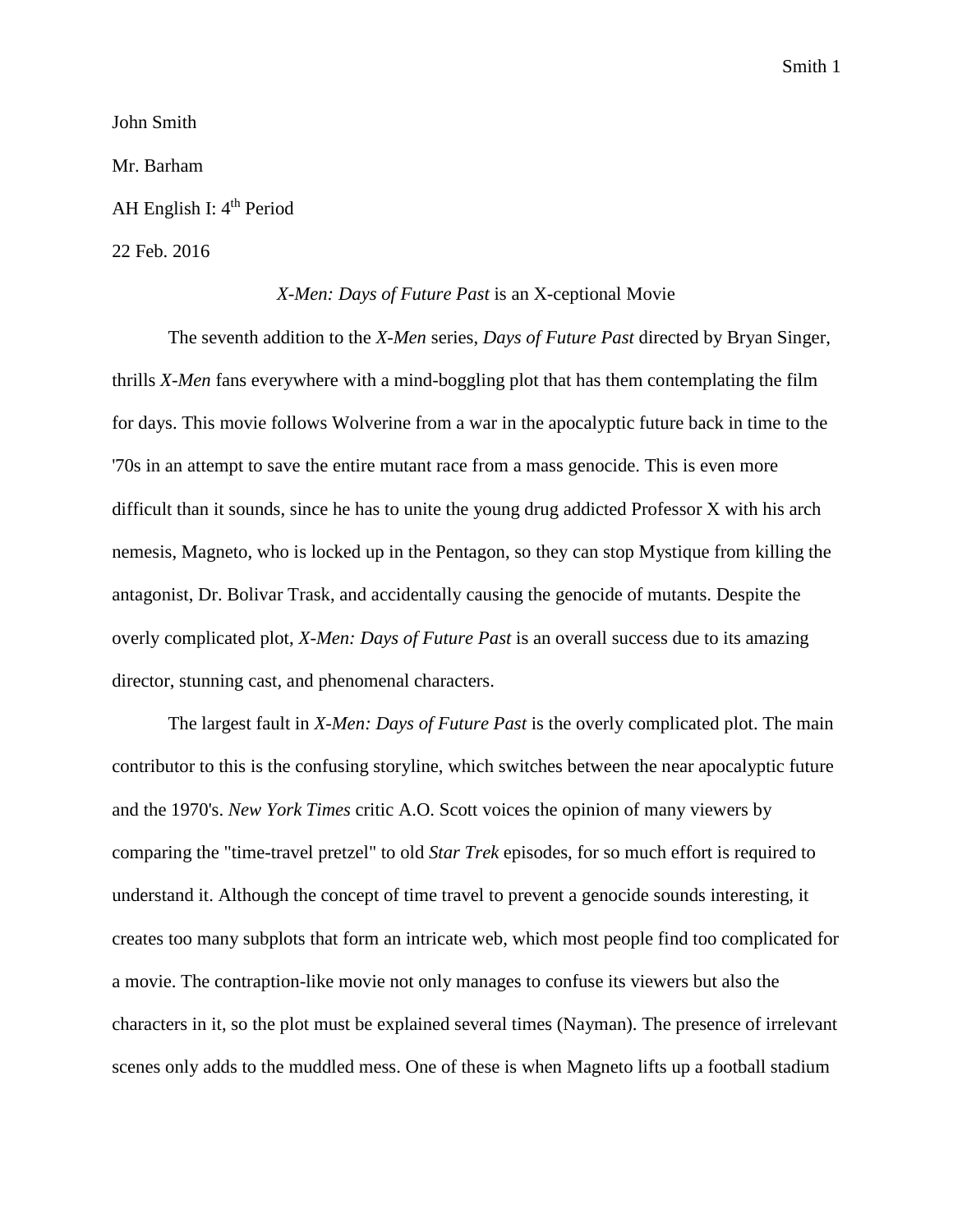and carries it to the White House in a fit of rage. This scene was unnecessary, and it looks faulty on the parts of Magneto and director Bryan Singer (Scott). The already confusing storyline combined with unnecessary scenes like this form an overly complicated plot, which is one of the only problems with *X-Men: Days of Future Past.*

Although Singer is partially responsible for the mind-bogging plot, without his amazing directing, this film wouldn't be half as successful as it is. The main reason is that he managed everything so smoothly. For instance, he "successfully juggles the massive cast, as well as the labyrinthine narrative complications required to get them all together" (Suderman). Singer also made the transition between Matthew Vaughn's directing of *X-Men: First Class* back to his own directing smooth by combining Vaughn's more comical mood with his own dramatic "pow", which was seen in earlier films of the series (Travers). Since Singer already directed *X-Men*  movies*,* he was already familiar with the material and cast, so he handled everything with comfort and ease (Nayman). Another reason Singer's directing is successful is that he makes the movie more relatable. One way he does so is by showing the faults in larger-than-life characters. *Washington Times* critic Peter Suderman points out how Singer has an understanding of the flawed characters and makes them relatable by displaying their problems, which molds them into more tragic and realistic characters. Singer also includes real world history into the plot, so viewers have a sense of connection to the outlandish time travel story. Some examples of this are when Mystique travels to Saigon to save a group of mutants and when Magneto's suspected assassination of President John F. Kennedy, which are both based on actual events (Chang 88). Singer's smooth managing and more realistic characters and history show that he is an amazing director for *X-Men: Days of Future Past.*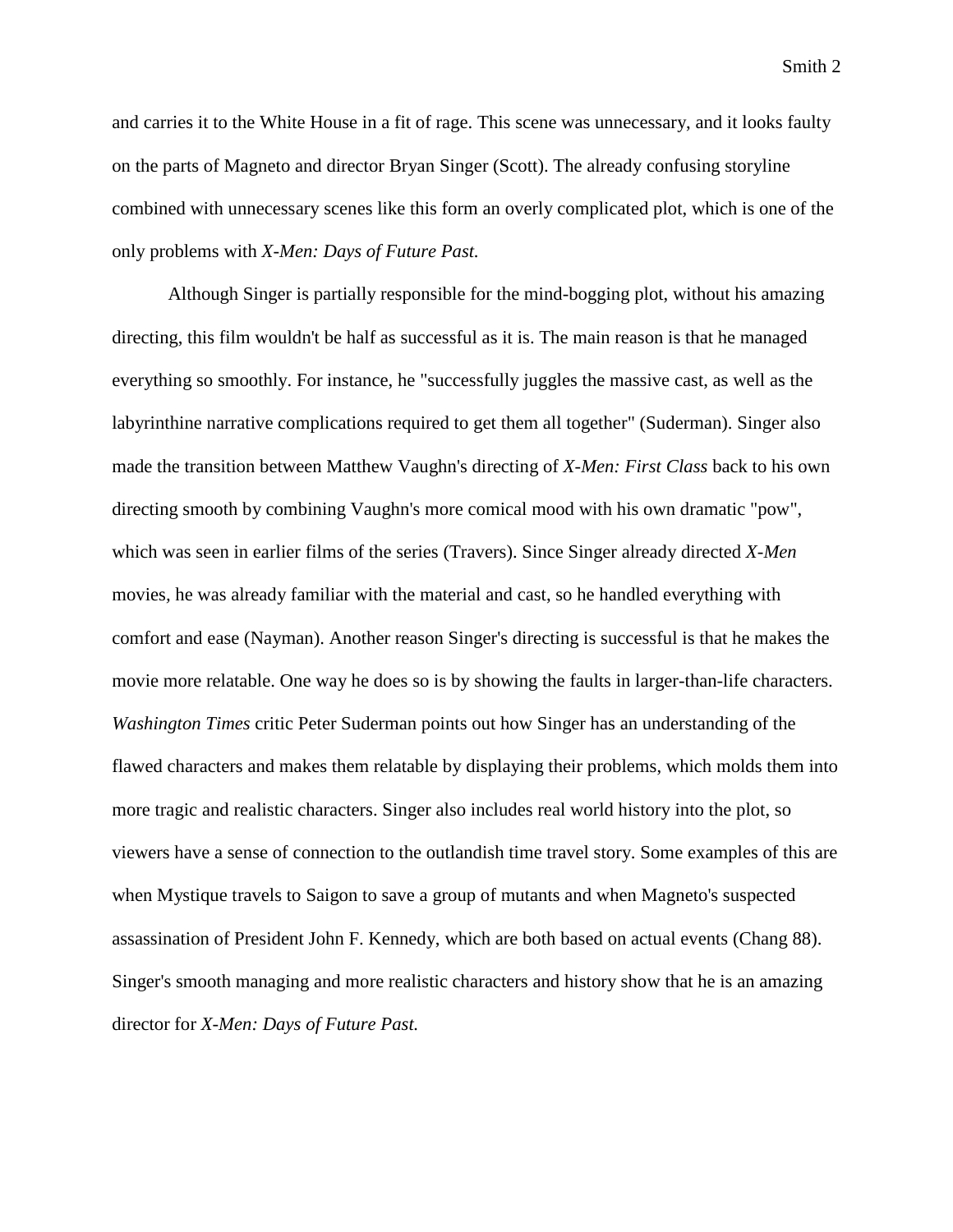Smith 3

To go along with Singer's amazing directing, the cast for this movie is absolutely stunning. One of the impressive actors of *Days of Future Past* is Michael Fassbender, who joined the series in *First Class* as a young Magneto. *Telegram and Gazette* critic David Rooney compliments Fassbender's acting by stating how it is full of charm and composure. Fassbender also does an excellent job at playing the character convincingly, so the aging from himself into Ian McKellen, who plays the older Magneto, is believable (Nayman). Another magnificent actor is Evan Peters as Quicksilver; acclaimed critic Justin Chang points out how, in every scene, especially the one where he wrecks the Pentagon's kitchen, Peters has the spotlight (88). Due to this, Quicksilver quickly became a crowd favorite. Peters is unforgettable as one of the newest additions to the X-Men crew (Travers). Although all of "The actors tackle the roles without winking or condescension," Hugh Jackman stole the show as Wolverine (Scott). Jackman fits the role of Wolverine so well that it is difficult to picture one without the other, and the comic creators have even recognized this and redrawn Wolverine to resemble Jackman (Suderman). Rooney declares this to be one of Jackman's best performances as Wolverine because of his humor and subtle but deep emotions. One of those perfectly captured emotions is confusion created by the complicated plot and unusual level-headedness required for Wolverine's role (Chang 88). Fassbender's, Peters', and Jackman's acting in *X-Men: Days of Future Past* prove how stunning of a cast the movie had, which is one of the main factors that made it a success.

In addition to the cast and directing, the characters of *Days of Future Past* are phenomenal. The characters that stole the show were mainly the new ones that brought new life to the series. The one that quickly owned everyone's attention was Quicksilver. Quicksilver is an impish teenager with super speed, who assists Wolverine in breaking Magneto out of the Pentagon and who brings a comical mood to the film (Rooney). The most notable scene he is in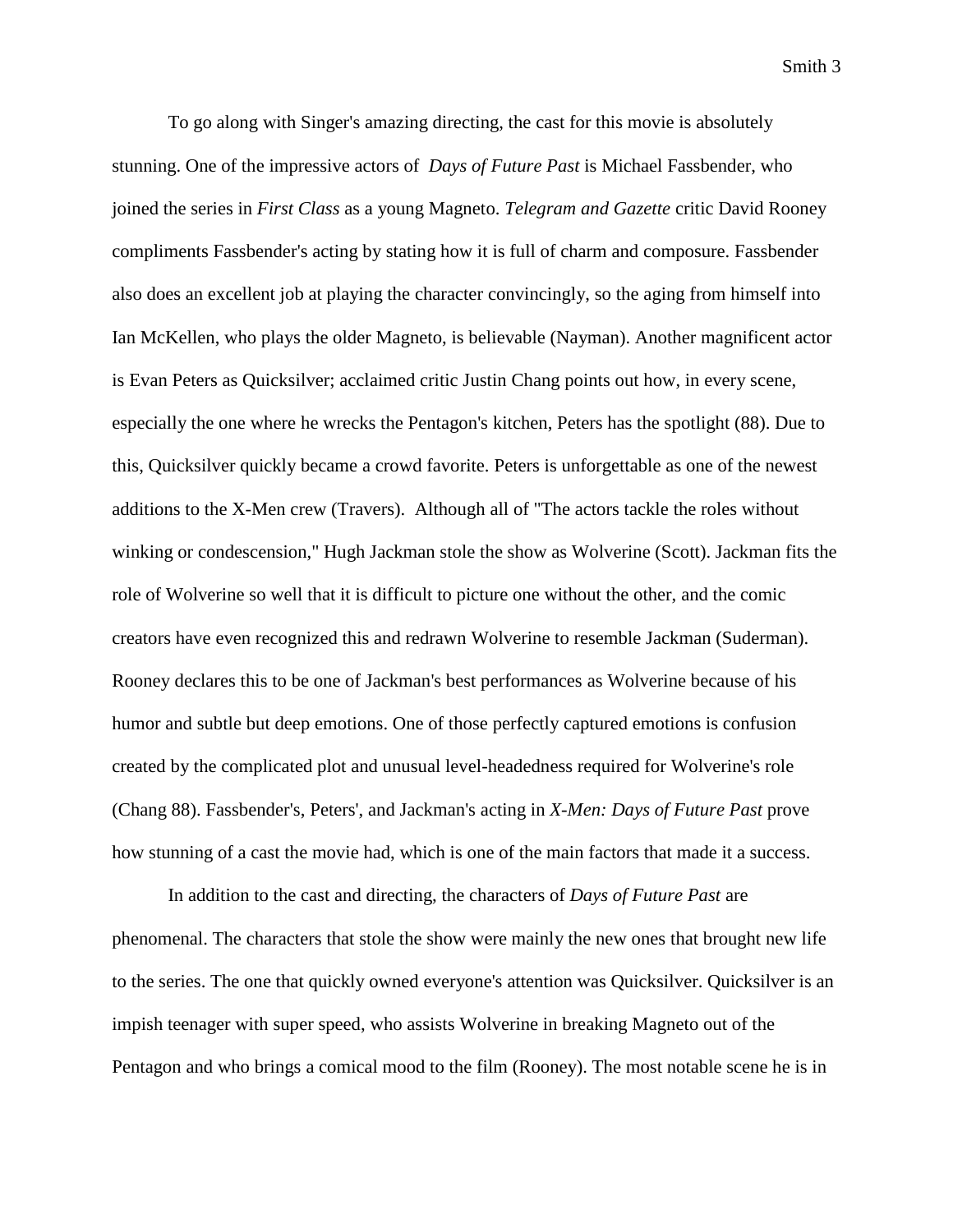is the Magneto breakout when Quicksilver takes the spotlight and wrecks the Pentagon's kitchen by moving faster than speeding bullets, so he can save his teammates (Nayman). On the other side of the war, the antagonist Dr. Bolivar Trask, played by Peter Dinklage, also entertains the audiences. The name and personality of Trask are both marvelous for the latest and greatest *X-Men* villain (Scott). Dinklage himself even appears to enjoy this new character, so the viewers' amusement only intensifies (Travers). Along with these more entertaining characters, emotional relationships also resurface and make the movie more dramatic. One of these is between Wolverine and Major Bill Stryker, which was featured in *X2: X-Men United*. In *Days of Future Past*, Wolverine relives his painful memories from his encounter in *X2* when he sees Stryker in the '70s; this flash-forward leaves him incapacitated and almost jeopardizes his mission (Rooney). This scene created a downcast mood for the characters and viewers alike. The relationship between Mystique, Professor X, and Magneto has similar effects but for a different reason; the different views of the three sit at the heart of the plot and continuously threaten to tear apart the lifelong friendships. One example of this is when Professor X attempts to win over Mystique in an airport by communicating to her through other people there, but her independence wins but only barely, which shows how their beliefs pull them apart (Rooney). A second example is how complicated the emotions are that bond Magneto and Professor X; some of which are deception, friendship, resentment, and love seen throughout the entire series (Chang 88). From new and entertaining to old and emotional, the characters of *X-Men: Days of Future Past* are phenomenal and truly complete the film.

Like all movies, *X-Men: Days of Future Past* has its flaws. The major flaw for this film is the overly complicated plot. Even though the plot is extremely confusing, the director, cast, and characters are all close to perfect and make it an X-ceptional movie.